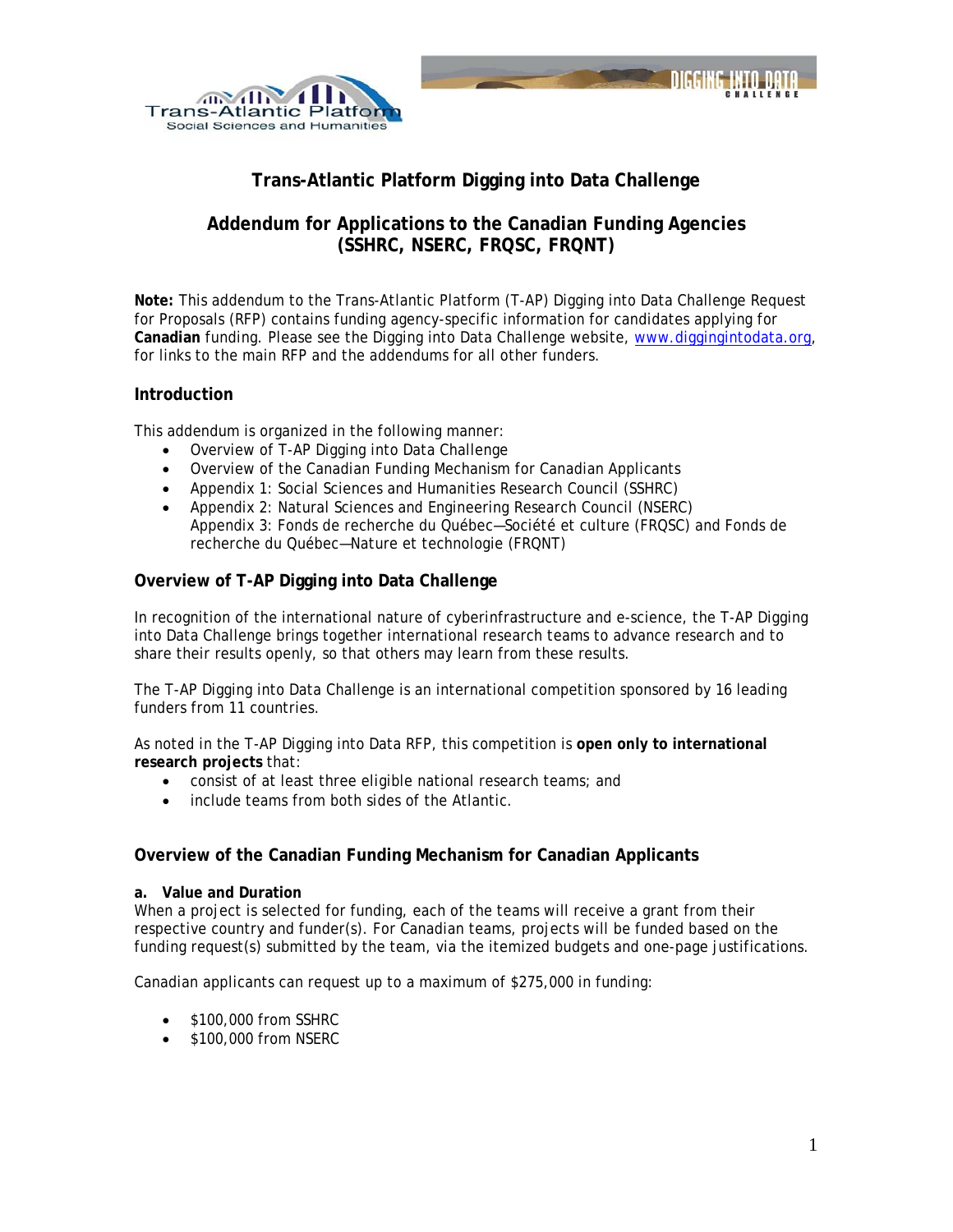Quebec applicants eligible under SSHRC or NSERC may also apply to a supplement by the FRQSC/FRQNT for intersectoral research:

up to  $$75,000$  (+ indirect costs)

#### b. **Submission**

To apply to SSHRC or NSERC funding components of the larger T-AP Digging into Data Challenge, an eligible Canadian project leader (under SSHRC or NSERC rules) must submit a budget application to one or both funding agencies. A budget must be submitted in accordance with the requirements of the funding agency to which it is submitted. A project leader can lead more than one Canadian component of the project.

To apply to FRQSC/FRQNT funding components of the larger T-AP Digging into Data Challenge, an eligible Quebec project leader (under FRQSC/FRQNT Common General rules) must submit a budget application in accordance with FRQSC budget rules. Note that only projects that are selected by one or both federal agencies are then eligible to be considered for the Quebec funding supplement.

Examples:

- A T-AP Digging into Data Challenge project proposal is submitted by the overall project lead researcher from the United Kingdom. Within this project there are participants from Canada. A Canadian budget form for SSHRC has been submitted totaling \$100,000. If the application is successful, SSHRC will fund the proposal according to its policies and regulations, via the identified eligible project director of the budget request.
- A T-AP Digging into Data Challenge project proposal is submitted by the overall project lead researcher from Canada. Within this project there are budgets for SSHRC (\$100,000) and NSERC (\$100,000), and a budget for intersectoral research project to be presented to the FRQSC/FRQNT (\$75,000). If the application is successful, SSHRC, NSERC and the FRQSC/FRQNT will fund the proposal according to their respective policies and regulations, via the identified eligible project directors for each budget request.
- A T-AP Digging into Data Challenge project proposal is submitted by the overall project lead researcher from Finland. Within it is a budget for NSERC (\$100,000). If the application is successful, NSERC will fund the proposal according to its policies and regulations.

#### c. **Funding Rules**

**One** eligible lead researcher will need to be associated with each budget request. He or she will be considered the "project director" for these funds from the corresponding agency. He or she will, thus, be accountable to the funder for the management of funds and the research portion of the larger T-AP Digging into Data Challenge project. This individual must be identified to the agencies in the supplementary T-AP Digging into Data Challenge Terms and Conditions for Applying form(s), and must sign the related documents requested by the relevant Canadian funders.

For successful applicants, funding agencies will fund the proposal according to their respective policies and regulations, via the identified eligible project director for each budget request. Regulations from each funding agency can be found:

**SSHRC and NSERC**: [Tri-agency Financial Administration Guide](http://www.nserc-crsng.gc.ca/Professors-Professeurs/FinancialAdminGuide-GuideAdminFinancier/index_eng.asp) **FRQSC and FRQNT**: [Common General Rules](http://www.frqsc.gouv.qc.ca/documents/10191/0/RGC_ENG_2016-17_V0.pdf/14bbae78-5a1c-47d6-a23b-c694858782e9)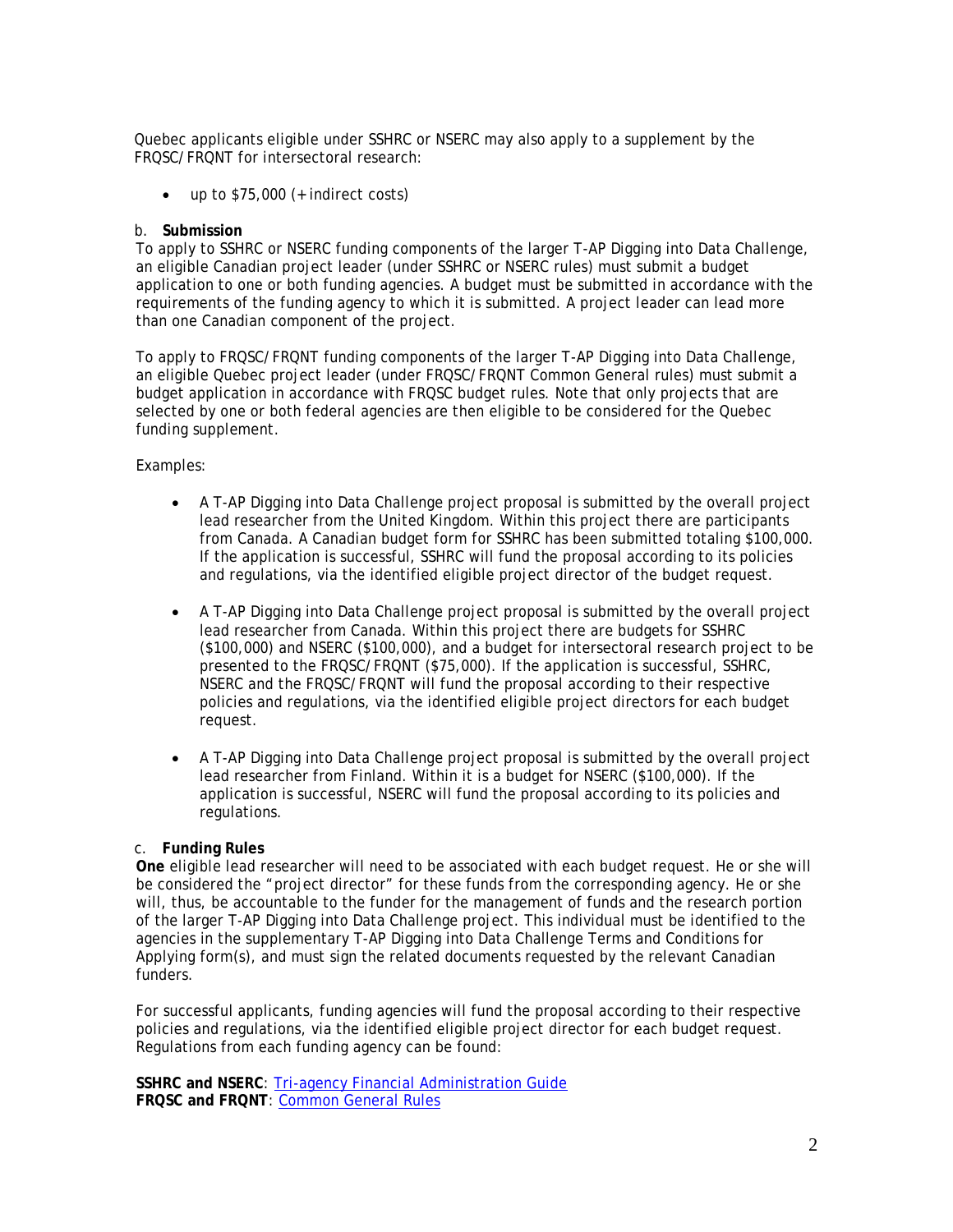NSERC, SSHRC or FRQSC/FRQNT will communicate directly with the project director funded for the component of the successful project proposal. The project director will also be responsible for reporting to that funding agency, according to its rules.

In the case that one or more Canadian agencies is unable to fund (e.g., due to subject matter outside of their mandate) and one or more agencies decides to fund, the Canadian team may be asked to submit a revised budget/budgets and justification/justifications, to ensure that the funds are used as per the remaining agency/agencies' rules and regulations.

**Please note** that, as mentioned in the T-AP Digging into Data RFP, "if more than one team from the same country is participating in the same proposal, they must work together and designate one single Principal Investigator."

Thus, if requests are made to more than one Canadian agency, one researcher will still need to be designated the overall "principal investigator" for Canada for the purposes of submission of the overall proposal to the National Endowment for the Humanities (NEH).

#### **d. Privacy Notices**

#### **SSHRC and NSERC Privacy Notice**

All applications must be submitted to the NEH and are subject to the privacy policies of the NEH and to United States federal law. The NEH will share application information with other funding agencies involved in this call, including NSERC and SSHRC. The personal information contained in the full grant proposal will be disclosed to, and may be viewed by, any or all of the participating granting agencies.

NSERC and SSHRC are responsible for complying with the *[Access to Information Act](http://laws-lois.justice.gc.ca/eng/acts/A-1/)* and the *[Privacy Act,](http://laws-lois.justice.gc.ca/eng/acts/P-21/)* and this legislation applies to all information within NSERC and SSHRC's respective custody and control. The personal information that you provide for the purpose of applying to this funding competition is collected by NSERC under the authority of the *Natural Sciences and Engineering Research Council Act*, and by SSHRC under the authority of the *Social Sciences and Humanities Research Council Act*. Personal information provided to SSHRC is stored in the personal information bank PPU 055, as described in SSHRC's [Info Source](http://www.sshrc-crsh.gc.ca/transparency-transparence/atip-aiprp/infosource-eng.aspx) chapter. Only the information needed to deliver, administer and promote the T-AP Digging into Data Challenge competition and awards is collected by NSERC and SSHRC indirectly via the NEH. Failure to provide the personal information required in the application may result in the application being declared ineligible.

NSERC and SSHRC are committed to the protection of the personal information under their control, and do not take responsibility for the privacy practices of any other T-AP Digging into Data Challenge partner organizations, including Canadian partner organizations. NSERC and SSHRC will share personal information with the agencies named in this addendum only as required for administrative purposes with respect to the T-AP Digging into Data Challenge. Information may also be disclosed for the purposes of program evaluation or reporting. NSERC and SSHRC will not disclose personal information to third parties for purposes beyond those listed above. In addition to protecting your personal information, the *Privacy Act* gives you the right to request access to and correction of your personal information.

For more information about these rights, or about SSHRC and NSERC privacy practices, please contact the appropriate access to information and privacy co-ordinator (NSERC: 613-995-6214 or [ATIP-AIPRP@nserc-crsng.gc.ca;](mailto:ATIP-AIPRP@nserc-crsng.gc.ca) SSHRC: 613-992-1058 or [ATIP-AIPRP@sshrc-crsh.gc.ca\)](mailto:ATIP-AIPRP@sshrc-crsh.gc.ca). You also have the right to file a complaint with the Privacy Commissioner of Canada if you think your personal information has been handled improperly.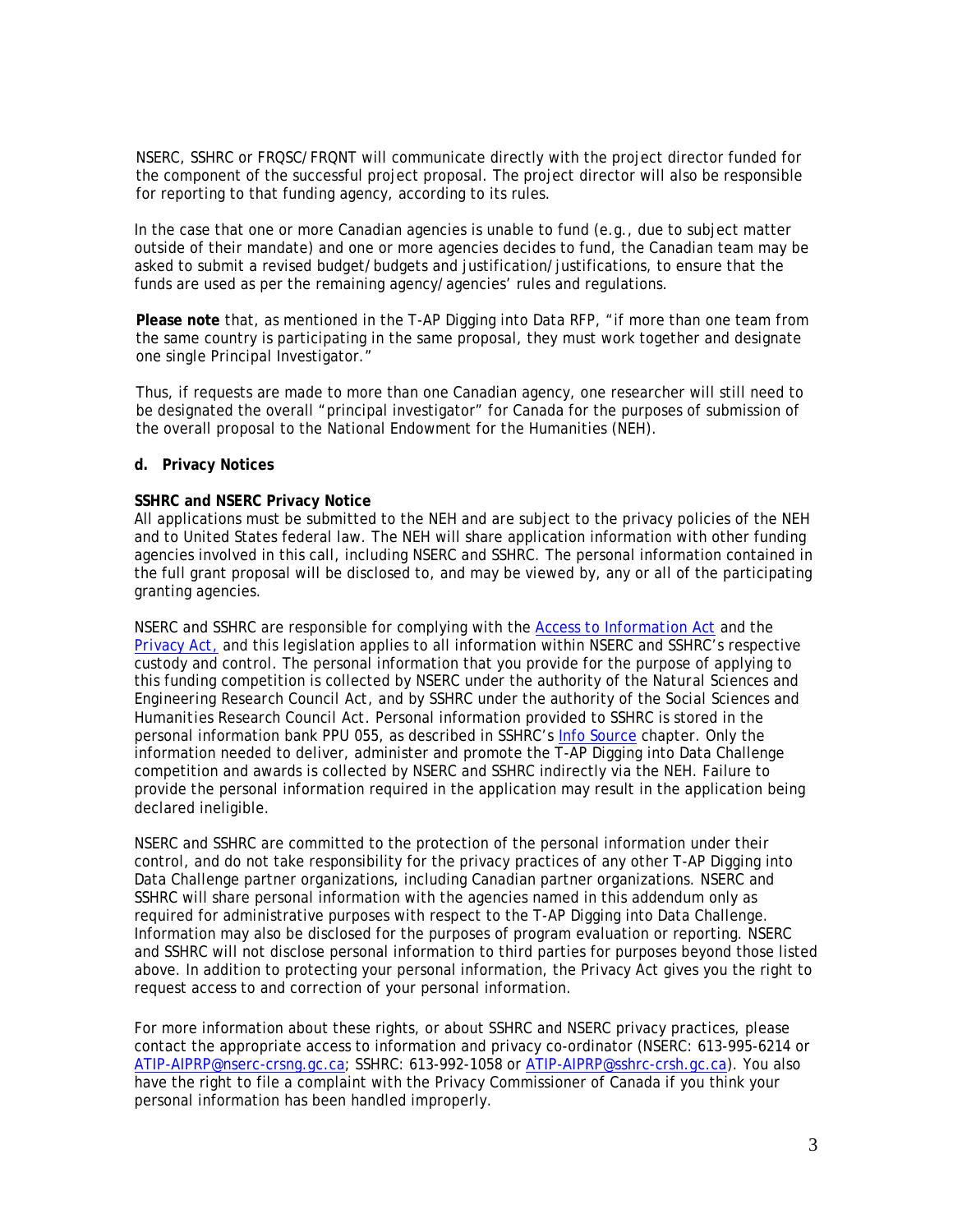#### **FRQSC and FRQNT Privacy Notice**

The FRQNT and the FRQSC are responsible for complying with the *Loi sur l'accès à l'information et la protection des renseignements personnels* (RLRQ c. A-2.1). The personal information that you provide for the purpose of applying to this funding competition is collected by the FRQSC under the authority of the Fonds de recherche du Québec société et culture, and by the FRQNT under the authority of the Fonds de recherche du Québec Nature et technologies. Information collected is managed and kept in accordance with the agency's privacy policy as described in the Commitment Report applicants must sign. This information will be used for the purposes of selecting applications and managing grants once selected.

The FRQNT and the FRQSC are committed to the protection of the personal information under their control, and do not take responsibility for the privacy practices of any other T-AP Digging into Data Challenge partner organizations, including Canadian partner organizations. The FRQNT and FRQSC will share personal information with the agencies named in this addendum only as required for administrative purposes with respect to the T-AP Digging into Data Challenge. Information may also be disclosed for the purposes of program evaluation or reporting. The FRQNT and FRQSC will not disclose personal information to third parties for purposes beyond those listed above. In addition to protecting your personal information, the *Loi sur l'accès à l'information et la protection des renseignements personnels* (RLRQ c. A-2.1) gives you the right to request access to and correction of your personal information.

For more information about these rights, or about FRQSC and FRQNT privacy practices, please contact the person in charge of access to information requests, at [responsableacces.sc@frq.gouv.qc.ca](mailto:responsableacces.sc@frq.gouv.qc.ca) or [responsibleacces.nt@frq.gouv.qc.ca.](mailto:responsibleacces.nt@frq.gouv.qc.ca)

#### **e. Specific Requirements from Each Canadian Funding Agency**

Each funding agency has specific rules and regulations applying to all steps of the competition and the overall funding of projects. These rules can be found in the following appendixes:

Appendix 1: Social Sciences and Humanities Research Council of Canada Appendix 2: Natural Sciences and Humanities Research Council of Canada Appendix 3: Fonds de recherche du Québec—Société et culture (FRQSC) and Fonds de recherche du Québec—Nature et technologie (FRQNT)

For more information on agency-specific information please contact:

**Social Sciences and Humanities Research Council of Canada** Mika Oehling Program Officer, Research Grants and Partnerships Division Social Sciences and Humanities Research Council of Canada Tel.: 613-992-4227 Email: [mika.oehling@sshrc-crsh.gc.ca](mailto:mika.oehling@sshrc-crsh.gc.ca)

#### **Natural Sciences and Engineering Research Council of Canada** Dave Bowen Team Leader, Mathematical, Environmental and Physical Sciences Natural Sciences and Engineering Research Council of Canada Tel.: 613-992-1482

Email: [dave.bowen@nserc-crsng.gc.ca](mailto:dave.bowen@nserc-crsng.gc.ca)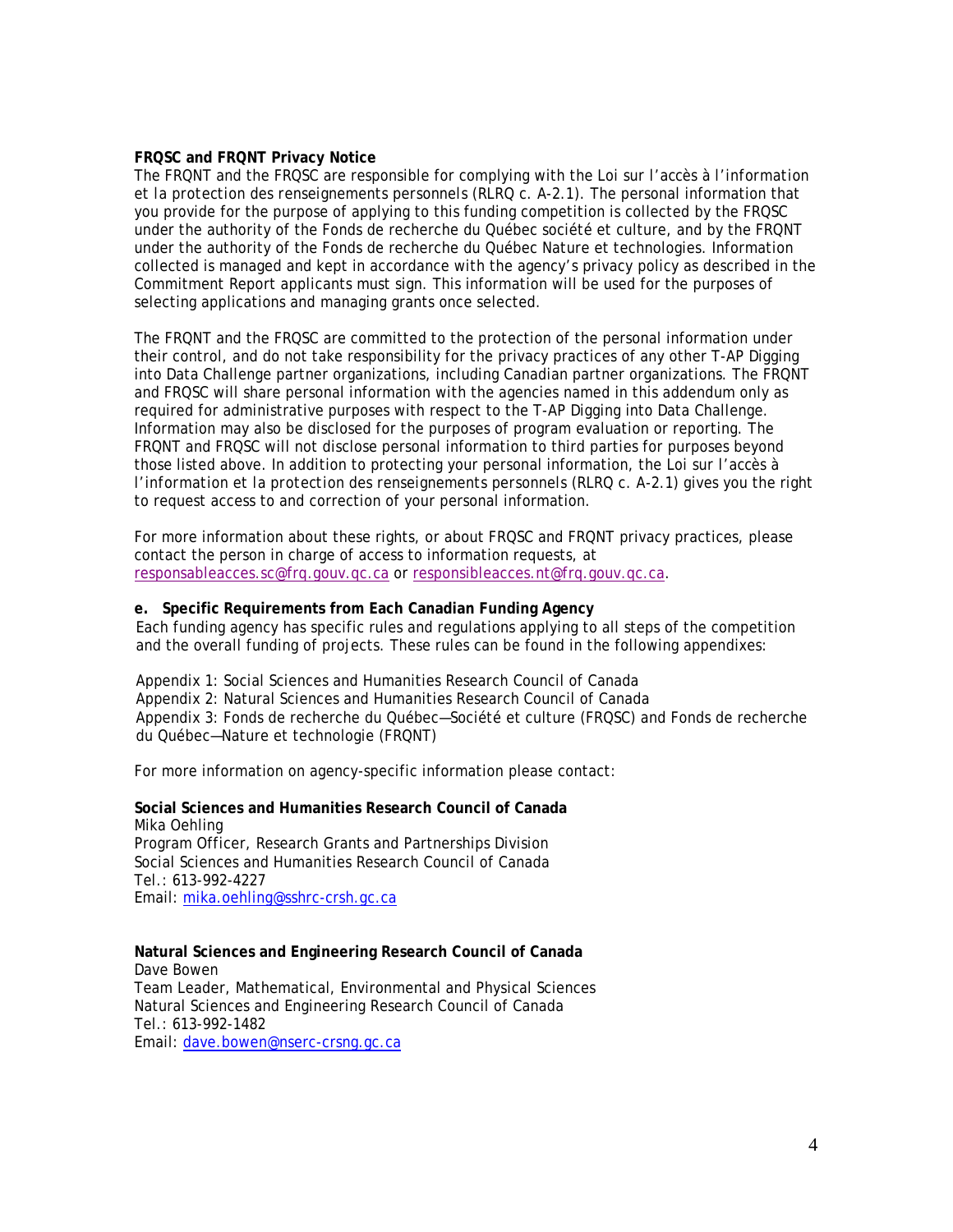**Fonds de recherche du Québec—Société et culture / Fonds de recherche du Québec—Nature et technologies** Étienne Carbonneau Program Officer Fonds de recherche du Québec—Société et culture Tel.: 418-643-7582, ext. 3142

Email: [etienne.carbonneau@frq.gouv.qc.ca](mailto:etienne.carbonneau@frq.gouv.qc.ca)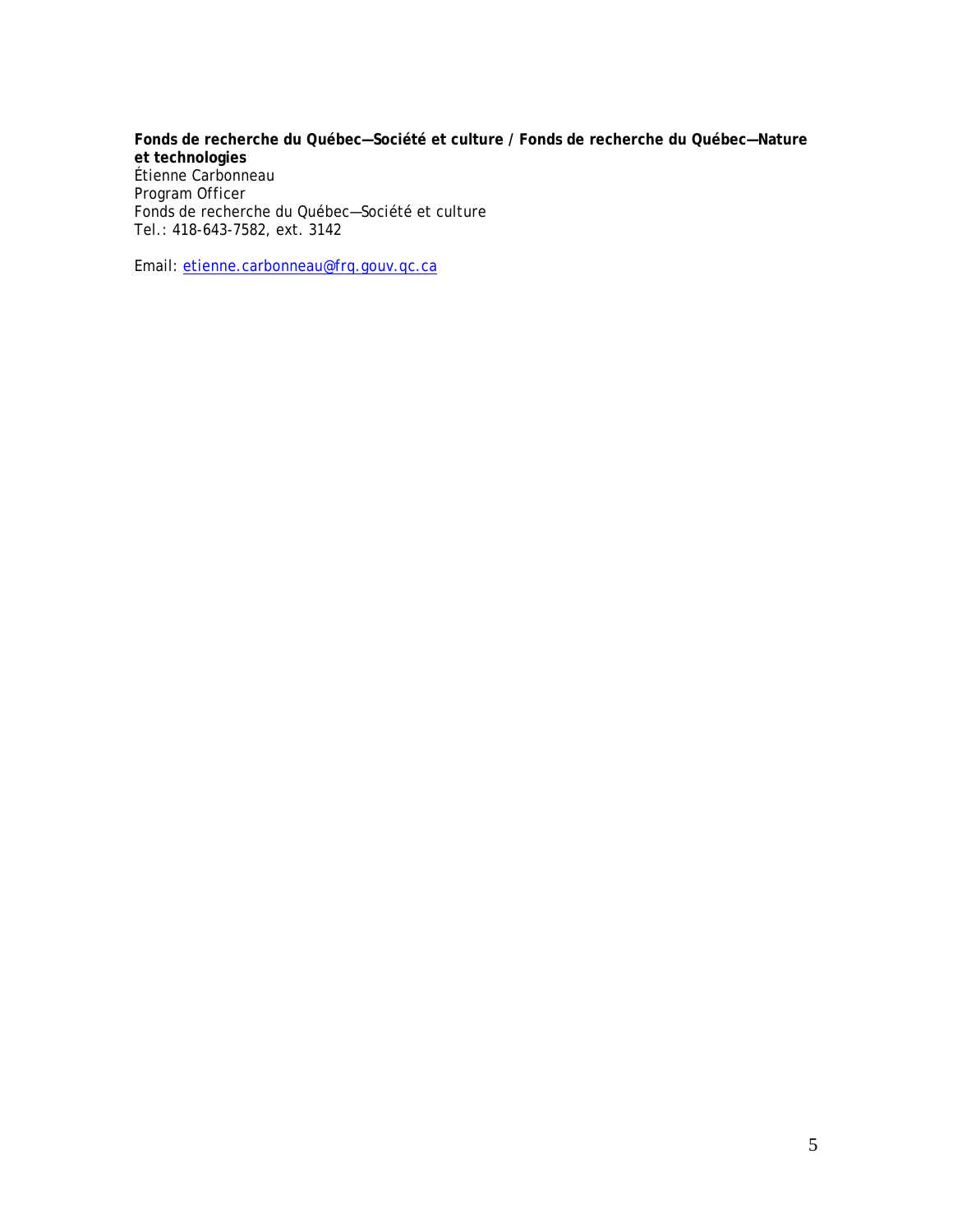## **APPENDIX 1: Social Sciences and Humanities Research Council of Canada**

**Important Note:** Canadians applying for SSHRC funds **must** submit a signed Terms and Conditions form and a list of participants, prior to the T-AP Digging into Data Challenge deadline.

#### **Subject Matter Eligibility**

All thematic areas and approaches are eligible for consideration, and proposals are welcome from all subject areas eligible for funding at SSHRC. Please see SSHRC's [Subject Matter Eligibility](http://www.sshrc-crsh.gc.ca/funding-financement/apply-demande/background-renseignements/selecting_agency-choisir_organisme_subventionnaire-eng.aspx#af2) guidelines for more information. Proposals can also include collaboration and integration across several disciplines, including aspects of natural sciences and engineering, provided that the main focus remains within the social sciences and humanities.

**Please note:** It is the applicant's responsibility to ensure that the proposed project complies with SSHRC's subject matter eligibility. SSHRC reserves the right to declare the SSHRC portion of the project ineligible, which may compromise the project as a whole.

#### **Salary Research Allowance**

Digging into Data applicants and co-applicants from eligible not-for-profit organizations may request a [salary research allowance](http://www.sshrc-crsh.gc.ca/funding-financement/policies-politiques/g_stipends-s_indemnite-eng.aspx) to release them from duties to their organization.

# **Guidelines for Support of Tools for Research and Related Activities**

As noted in the T-AP Digging into Data Challenge RFP:

"Projects can propose to develop new tools and methods, but always with the goal of (better) improving how pertinent humanities and/or social sciences research questions can be addressed and describing what new theoretical insights these technical and methodological innovations will give rise to."

SSHRC applicants should also refer to the *[Guidelines for Support of Tools for Research and](http://www.sshrc-crsh.gc.ca/funding-financement/policies-politiques/support_tools_soutien_outils-eng.aspx)  [Related Activities](http://www.sshrc-crsh.gc.ca/funding-financement/policies-politiques/support_tools_soutien_outils-eng.aspx)* when outlining the role of the SSHRC participants within the larger project.

#### **Applicants**

Applicants (project directors) must apply as an international research project partnership. Each project must **be a partnership among a minimum of three national teams**, which represent **participating countries on both sides of the Atlantic**.

While the overall lead for the project will submit all of the project materials via the portal administered by the NEH, a project director is required for each funding agency involved in the project. SSHRC project directors are required to ensure that they comply with all SSHRC regulations and complete the necessary SSHRC-specific paperwork for submission.

The deadline for receipt of the final proposal in response to this call is **June 29, 2016**. Late proposals will **not** be accepted. Details of how to submit the proposal are outlined on the T-AP Digging into Data Challenge website, [www.diggingintodata.org.](http://www.diggingintodata.org/)

Postdoctoral researchers are eligible to be applicants for a T-AP Digging into Data grant. However, in order for SSHRC to release grant funds, successful applicants must formally establish an affiliation with an eligible institution within five months of the grant start date, and maintain such an affiliation for the duration of the grant period.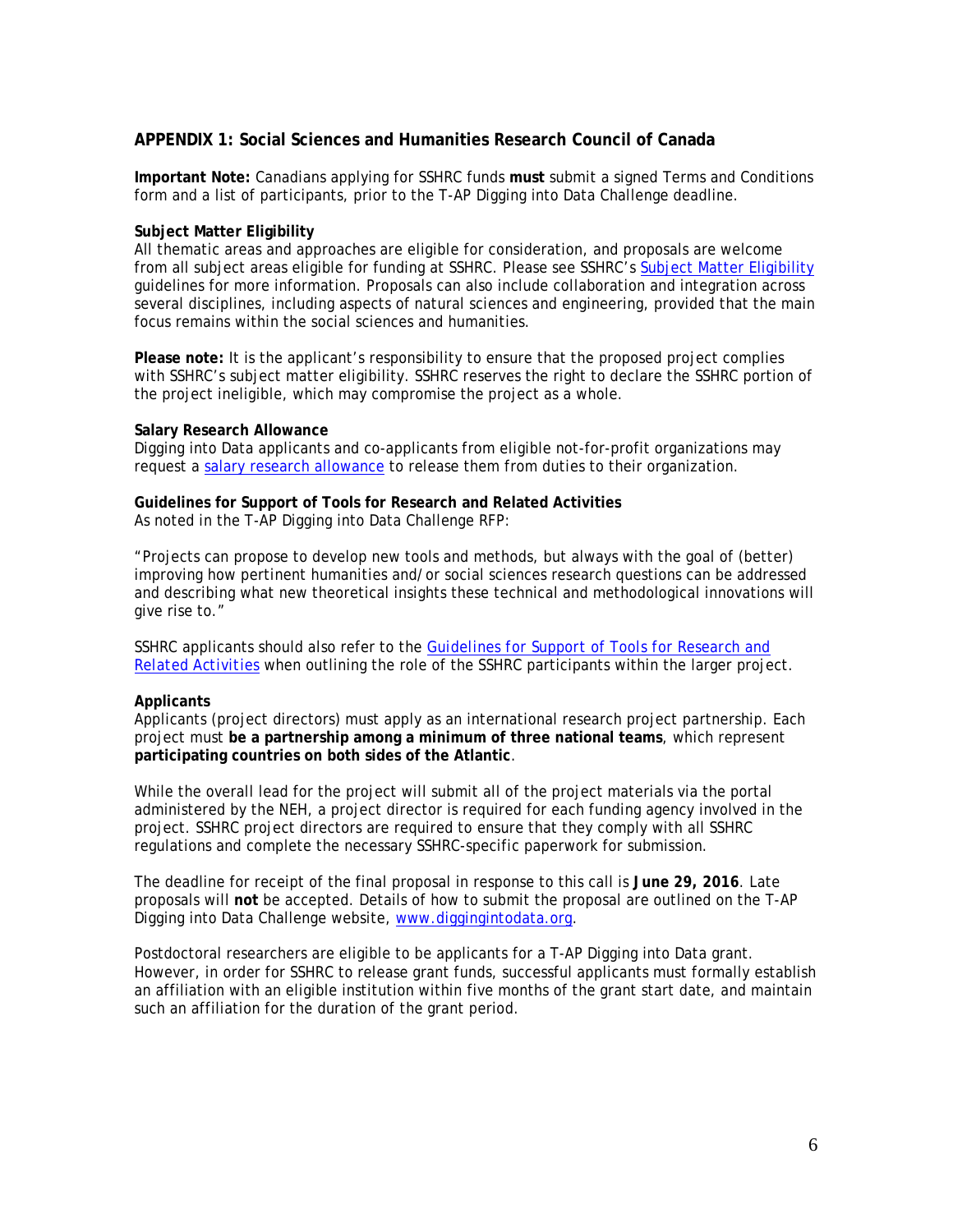Students can be applicants for a T-AP Digging into Data grant if they:

- will have met all requirements for their degree before the grant is awarded, including all course work and successful defense of their dissertation (if applicable);
- establish a formal affiliation with an eligible institution within five months of the grant start date; and
- maintain such an affiliation for the duration of the grant period.

**Co-applicants** may be individuals from any of the following:

Canadian:

- postsecondary institutions;
- not-for-profit organizations;
- philanthropic foundations; or
- municipal, territorial or provincial governments.

International:

• postsecondary institutions.

Postdoctoral researchers are eligible to be co-applicants for a T-AP Digging into Data grant under the same conditions as those described under "Applicants" above.

Any individual who may make a significant contribution to the research or research-related activity may be a **collaborator**. Collaborators do not need to be affiliated with an eligible Canadian postsecondary institution.

Note that individuals from the private sector or federal government may only participate as collaborators.

#### **Institutions**

SSHRC invites applications for grants from social science and humanities researchers affiliated with an eligible Canadian institution. Please see SSHRC's [list of eligible institutions.](http://www.sshrc-crsh.gc.ca/about-au_sujet/policies-politiques/statements-enonces/list_eligible_institutions-liste_etablissements-admissibles-eng.aspx) Researchers who are not affiliated with an eligible Canadian institution should contact SSHRC well in advance of the deadline.

Any institution that does not currently have [institutional eligibility](http://www.sshrc-crsh.gc.ca/about-au_sujet/policies-politiques/statements-enonces/institutional_eligibility-admissibilite_etablissements-eng.aspx) and wishes to administer SSHRC grants must [apply for](http://www.sshrc-crsh.gc.ca/about-au_sujet/policies-politiques/statements-enonces/institutional_eligibility-admissibilite_etablissements-eng.aspx#a1) and meet SSHRC's institutional eligibility requirements. Once eligibility is granted, the institution is invited to become a signatory to the [Agreement on the](http://www.science.gc.ca/Research_Funding_Collaboration/Policies_and_Guidelines/Institutional_Agreement-WS56B87BE5-1_En.htm)  [Administration of Agency Grants and Awards by Research Institutions,](http://www.science.gc.ca/Research_Funding_Collaboration/Policies_and_Guidelines/Institutional_Agreement-WS56B87BE5-1_En.htm) which entails a commitment by the institution to adhere to the high legal, ethical and financial standards set out in the Agreement, and ensures that the institution has the necessary structures and processes in place to achieve this objective. Please note that SSHRC will not release funding to an institution before it becomes a signatory of the Agreement.

For questions related to institutional eligibility, or to receive an institutional eligibility application package, please contact SSHRC's Corporate Affairs Directorate, at [institutional.eligibility@sshrc-crsh.gc.ca.](mailto:institutional.eligibility@sshrc-crsh.gc.ca)

#### **Multiple Applications**

Please refer to SSHRC's regulations regarding [multiple applications](http://www.sshrc-crsh.gc.ca/funding-financement/policies-politiques/multiple_apps-demandes_multiples-eng.aspx) for more information.

Applicants who have received a SSHRC grant of any type but have failed to submit a final research report by the deadline specified in their Notice of Award are not eligible to apply for another SSHRC grant until they have submitted the report.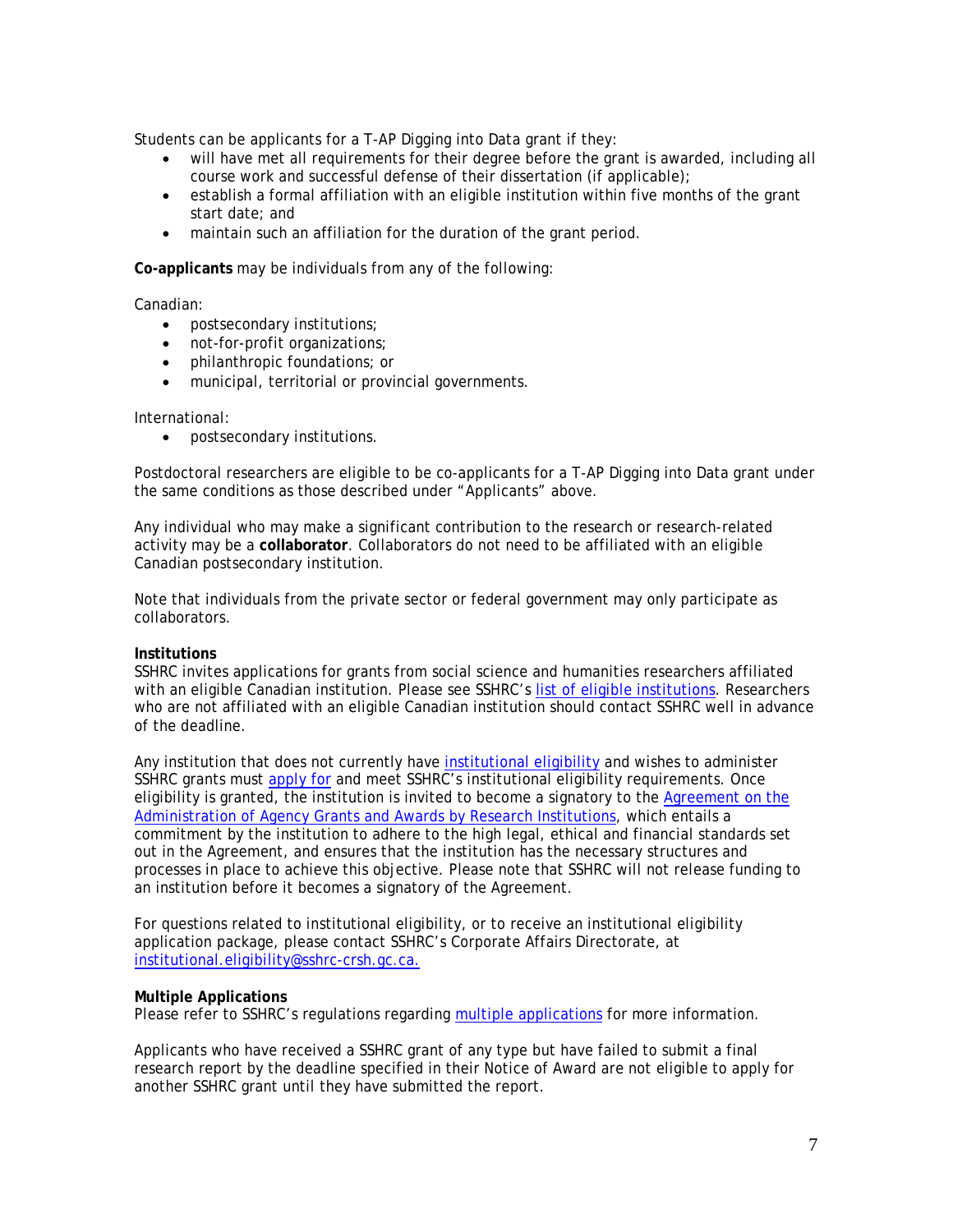#### **Partners**

As noted in Section 4.9: Letters of commitment within the T-AP Digging into Data RFP, project teams are expected to attach letters of commitment, as appropriate:

"A letter of commitment is typically written by a person or organisation that is committing something to your project: for example, giving you access to a collection of materials for your research or agreeing to make some kind of contribution to your project. Some Funding Organisations may also require commitment letters from the Principal Investigator's host institute.... Please check the relevant national eligibility requirements."

SSHRC encourages applicants to collaborate with partner organizations from non-academic sectors in formal partnerships within the scope of this funding opportunity.

#### **Administrative Regulations**

T-AP Digging into Data applications must be submitted electronically through the NEH. However, before submission, Canadian project directors requesting funds from SSHRC must contact the SSHRC program officer to request the [Terms and Conditions for Applying.](http://www.sshrc-crsh.gc.ca/funding-financement/forms-formulaires/pdf/DiD_Terms_and_Conditions-eng.pdf) Applicants must then:

- follow the internal approval process in place at their institution or non-academic organization, as specified by the relevant authorities;
- review, sign and forward the [Terms and Conditions for Applying](http://www.sshrc-crsh.gc.ca/funding-financement/forms-formulaires/pdf/DiD_Terms_and_Conditions-eng.pdf) (SSHRC) (including the formal list of co-applicants and collaborators, as outlined within the document) to the research or financial administrator at their institution or non-academic organization for review and formal signature; and
- ensure that the research grant office scans the signed [Terms and Conditions for Applying](http://www.sshrc-crsh.gc.ca/funding-financement/forms-formulaires/pdf/DiD_Terms_and_Conditions-eng.pdf) (SSHRC) and forwards this, by email, to the SSHRC program officer, with a cc to the applicant.

#### **Exemption**

For the Digging into Data Challenge, SSHRC's appeals policy will not be applicable, due to the international nature of the initiative.

#### **Language of Application**

Canadian project directors submitting on behalf of a team can submit their applications in English or French. Applicants who wish to apply in French should contact the SSHRC program officer assigned to this funding opportunity (contact info below) directly.

#### **Reporting Requirements**

A schedule of report due dates will be included with the award notification documents.

Canadian teams must comply with policies and requirements as outlined in the Tri-Agency [Financial Administration Guide.](http://www.nserc-crsng.gc.ca/Professors-Professeurs/FinancialAdminGuide-GuideAdminFinancier/index_eng.asp)

A white paper will be required at the end of the granting period. This white paper will replace the standard SSHRC Final Research Report. The white paper should document the project's achievements, including lessons learned, so that others can benefit. White papers will be posted on the NEH website. See the T-AP Digging into Data Challenge RFP for more details.

#### **SSHRC Research Data Archiving Policy and Open Access Policy**

SSHRC is committed to the principle that the various forms of research data collected with public funds belong in the public domain. Accordingly, SSHRC has a policy to facilitate making data that has been collected with the help of SSHRC funds available to other researchers. Please refer to SSHRC's [Research Data Archiving Policy](http://www.sshrc-crsh.gc.ca/about-au_sujet/policies-politiques/statements-enonces/edata-donnees_electroniques-eng.aspx) for further information.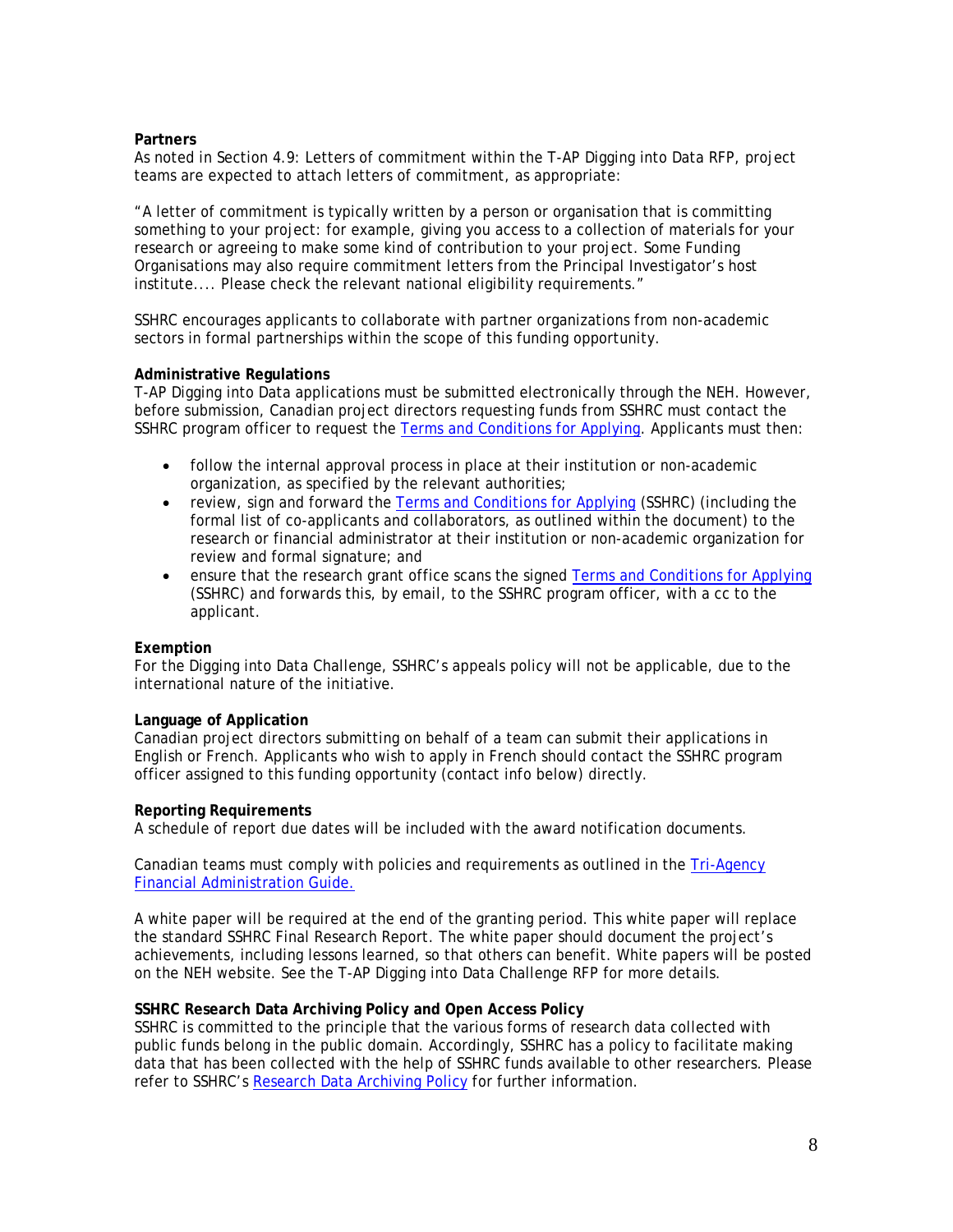SSHRC- and NSERC-funded researchers are required to comply with the new Open Access policy for all grants awarded from May 1, 2015, onward.

To learn more about the Open Access policy, for answers to **frequently asked questions** and to use the [open access toolbox,](http://www.science.gc.ca/default.asp?lang=En&n=ECEFDFAA-1) please visit the [tri-agency Open Access](http://www.science.gc.ca/default.asp?lang=En&n=75F21A63-1) page on [science.gc.ca.](http://www.science.gc.ca/)

#### **More Information**

Please consult the T-AP Digging into Data Challenge RFP for more details, or contact:

Mika Oehling Program Officer Research Grants and Partnerships Division Social Sciences and Humanities Research Council of Canada Tel.: 613-992-4227 Email: [mika.oehling@sshrc-crsh.gc.ca](mailto:mika.oehling@sshrc-crsh.gc.ca)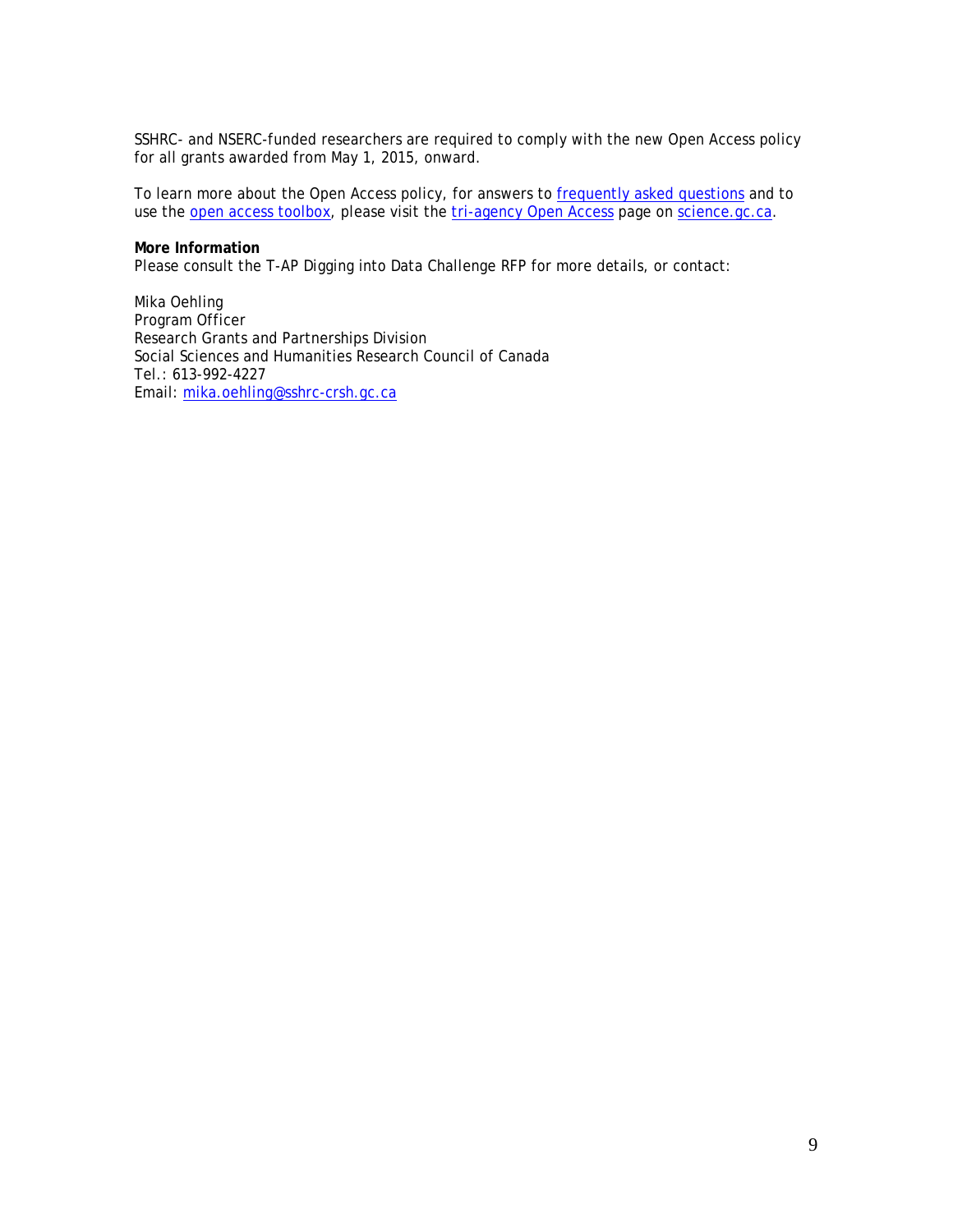## **APPENDIX 2: Natural Sciences and Engineering Research Council**

NSERC's participation in this initiative is linked to the Discovery Frontiers Call for Proposals: Exploring Big Data [\(www.nserc-crsng.gc.ca/Professors-Professeurs/Grants-](http://www.nserc-crsng.gc.ca/Professors-Professeurs/Grants-Subs/FrontiersCallExplore-AppelFrontiersExplore_eng.asp)[Subs/FrontiersCallExplore-AppelFrontiersExplore\\_eng.asp\)](http://www.nserc-crsng.gc.ca/Professors-Professeurs/Grants-Subs/FrontiersCallExplore-AppelFrontiersExplore_eng.asp). The calls are focused on the development of tools and techniques to better understand big data generated by a wide range of disciplines.

**Please note:** Canadians applying for NSERC funds **[must submit a signed Terms and Conditions](http://www.nserc-crsng.gc.ca/_doc/Professors-Professeurs/Form101-TC_e.pdf)** form prior to the T-AP Digging into Data Challenge deadline.

#### **Eligibility of Applicants**

To be eligible for funding from NSERC, the team must include researchers in the natural sciences and engineering who are eligible to hold NSERC funds. Refer to NSERC's [eligibility guidelines](http://www.nserc-crsng.gc.ca/NSERC-CRSNG/Eligibility-Admissibilite/faculty-corpsprof_eng.asp) for more details.

#### **Subject Matter Eligibility**

Given the nature of the T-AP Digging into Data Challenge, it is expected that proposals will include collaboration and integration across several disciplines. Proposals requesting funds from NSERC can include aspects of social sciences and humanities, provided that the main focus remains within the natural sciences and engineering.

Please see NSERC's [Subject Matter Eligibility guidelines](http://www.science.gc.ca/default.asp?lang=En&n=FEE7261A-1) for more information.

**Please note:** It is the applicant's responsibility to ensure that the proposed project complies with NSERC's Subject Matter Eligibility guidelines. NSERC reserves the right to declare the NSERC portion of the project ineligible, which may compromise the project as a whole.

#### **Intellectual Property**

Projects funded by NSERC must have a strategy for knowledge and technology transfer to all stakeholders and the general public, as appropriate, that conforms to NSERC's Policy on Intellectual Property. The details of this strategy do not need to be outlined in the application documents, but may be requested by NSERC at the time of award.

#### **Amount of Funding**

Each project is a partnership among three or more national teams, and must include teams from both sides of the Atlantic. NSERC will provide a maximum of \$100,000 per project. NSERC plans on providing support for a maximum of five projects where the contribution to the project by Canadian natural sciences and engineering researchers should be significant and in keeping with the objectives of the Discovery Frontiers initiative.

#### **Exemption**

For the T-AP Digging into Data Challenge, NSERC's appeals policy will not be applicable, due to the international nature of the initiative.

#### **Language of Application**

Canadian project directors submitting on behalf of a team can submit their applications in English or French. Applicants who wish to apply in French should contact the NSERC program officer assigned to this funding opportunity.

#### **Reporting Requirements**

A schedule of report due dates will be included with the award notification documents.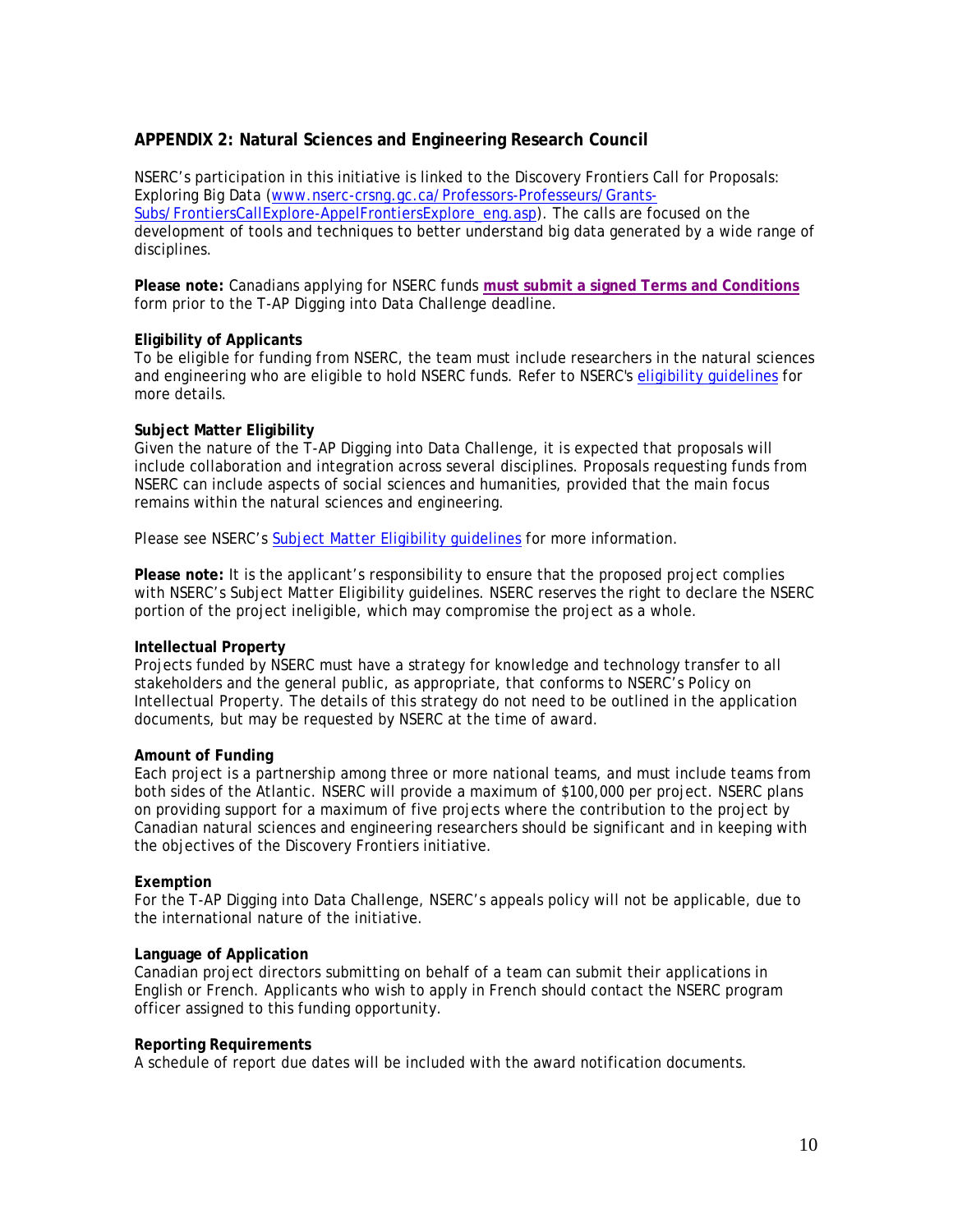A white paper will be required at the end of the granting period. The white paper should document the project, including lessons learned, so that others can benefit. White papers will be posted on the NEH website. See the T-AP Digging into Data Challenge RFP for more details.

#### **Privacy and Use of Information**

All applications must be submitted to the NEH, and are subject to the privacy policies of the NEH and to United States federal law. The NEH will share application information with other funding agencies involved in this call, including NSERC. NSERC policies and Canadian law apply to information submitted directly to NSERC.

For detailed information on eligible and ineligible expenses, you should also consult the [Tri-](http://www.nserc-crsng.gc.ca/Professors-Professeurs/FinancialAdminGuide-GuideAdminFinancier/index_eng.asp)[Agency Financial Administration Guide.](http://www.nserc-crsng.gc.ca/Professors-Professeurs/FinancialAdminGuide-GuideAdminFinancier/index_eng.asp)

#### **More Information**

Please consult the main T-AP Digging into Data Challenge RFP for more details, or contact:

Dave Bowen Team Leader, Mathematical, Environmental and Physical Sciences Natural Sciences and Engineering Research Council of Canada Tel.: 613-992-1482 Email: [dave.bowen@nserc-crsng.gc.ca](mailto:dave.bowen@nserc-crsng.gc.ca)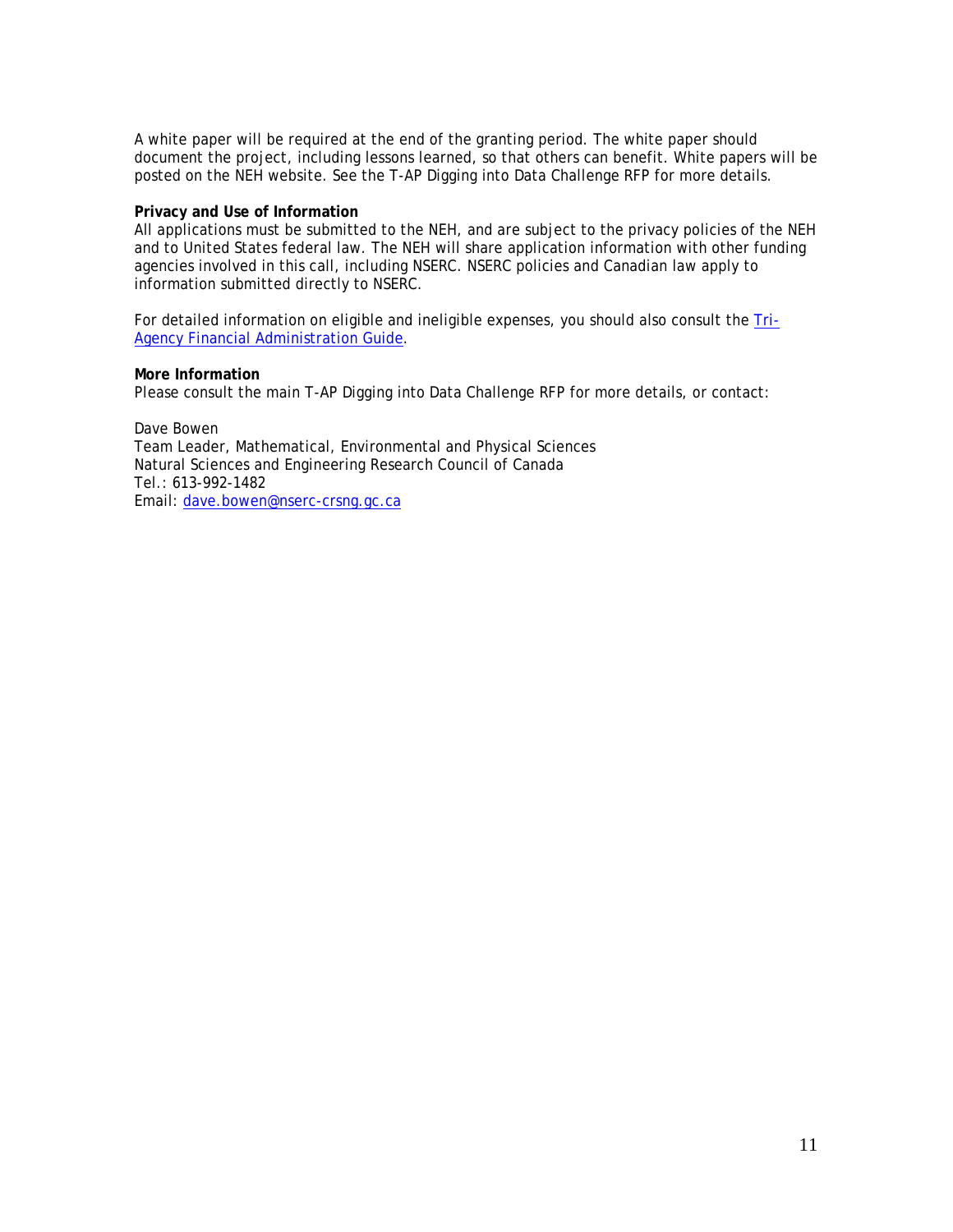## **APPENDIX 3: Fonds de recherche du Québec—Société et culture (FRQSC) and Fonds de recherche du Québec—Nature et technologie (FRQNT)**

#### **Eligibility Requirements**

Within the context of the T-AP Digging into Data Challenge, the FRQSC and the FRQNT may jointly award a Supplement for Intersectoral Networking to Québec researchers who:

- are at least two in number, one of whom works mainly in the social sciences and humanities, arts and literature sector, and another of whom works mainly in the natural sciences and engineering sector;
- are project leads or co-researchers of a Canadian team funded by the SSHRC and/or NSERC T-AP Digging into Data Challenge;
- meet all SSHRC or NSERC requirements; and
- meet the eligibility requirements for financial support described in the [Common General](http://www.frqsc.gouv.qc.ca/documents/10191/0/RGC+version+du+30+juin+2014_EN_vf_M.pdf/74cefb46-b592-4efd-a9db-d549aeb6b59c)  [Rules](http://www.frqsc.gouv.qc.ca/documents/10191/0/RGC+version+du+30+juin+2014_EN_vf_M.pdf/74cefb46-b592-4efd-a9db-d549aeb6b59c) of the Fonds de recherche du Québec, and whose researcher status is one of the following: CHU, CHUN, CRU, CRUN, CHUT, CHB, CE, CEN, DS, CHC or CHCT (for researcher status definitions, refer to Appendix 1 of the [Common General Rules](http://www.frqsc.gouv.qc.ca/documents/10191/0/RGC+version+du+30+juin+2014_EN_vf_M.pdf/74cefb46-b592-4efd-a9db-d549aeb6b59c) of the Fonds de recherche du Québec; social sciences, humanities, arts and literature researchers should refer to the definitions used by the FRQSC; natural sciences and engineering researchers should refer to the definitions used by the FRQNT).

#### **Description of the Supplement**

**Note:** Each funded Canadian team may **only receive a single supplement.**

The maximum funding of \$75,000 per team is intended to cover direct research costs. This amount will be increased by 27 per cent to cover indirect research costs, bringing the total maximum funding per team to \$95,250. The indirect research costs amount will be paid directly to the home institution of the project lead. The supplement offered to each team covers the complete duration of the project.

The Supplement for Intersectoral Networking is administered by the FRQSC, but is offered jointly by the FRQSC and FRQNT. Given the supplemental nature of this FRQSC/FRQNT funding opportunity, the project funded by SSHRC and/or NSERC must be able to be completed regardless of whether the Supplement for Intersectoral Networking is awarded or not. The supplement's objective is to encourage Québec researchers working in FRQSC-supported fields (social sciences and humanities, arts and literature) and those working in FRQNT-supported fields (natural sciences and engineering) to work together on the development and integration of international social sciences and humanities research projects that have a significant natural sciences and engineering component.

It should be noted that the Fonds de recherche du Québec use the term "intersectoral networking" to designate a research and collaboration process that involves at least two areas of research around the same theme, problem or challenge. Québec applications for this competition must demonstrate networking between the social sciences and humanities, arts and literature sector on the one hand, and the natural sciences and engineering sector on the other. Please refer to the presentation of the mission and research fields of each agency for more information on the research areas covered [\(FRQSC,](http://www.frqsc.gouv.qc.ca/en/le-frqsc/mission-et-domaines-de-recherche) [FRQNT\)](http://www.frqnt.gouv.qc.ca/en/le-frqnt/mission-et-domaines-de-recherche).

One social sciences and humanities researcher from Québec, who is either a project lead or coresearcher of a Canadian team funded by SSHRC and/or NSERC, must be named as the FRQSC project lead. The FRQSC and the FRQNT will jointly award the supplement to this Québec researcher, who will be responsible for transferring the amounts intended for the activities of the other Québec social sciences and humanities, arts and literature, natural sciences and engineering researchers working as co-researchers on the project. The supplement will be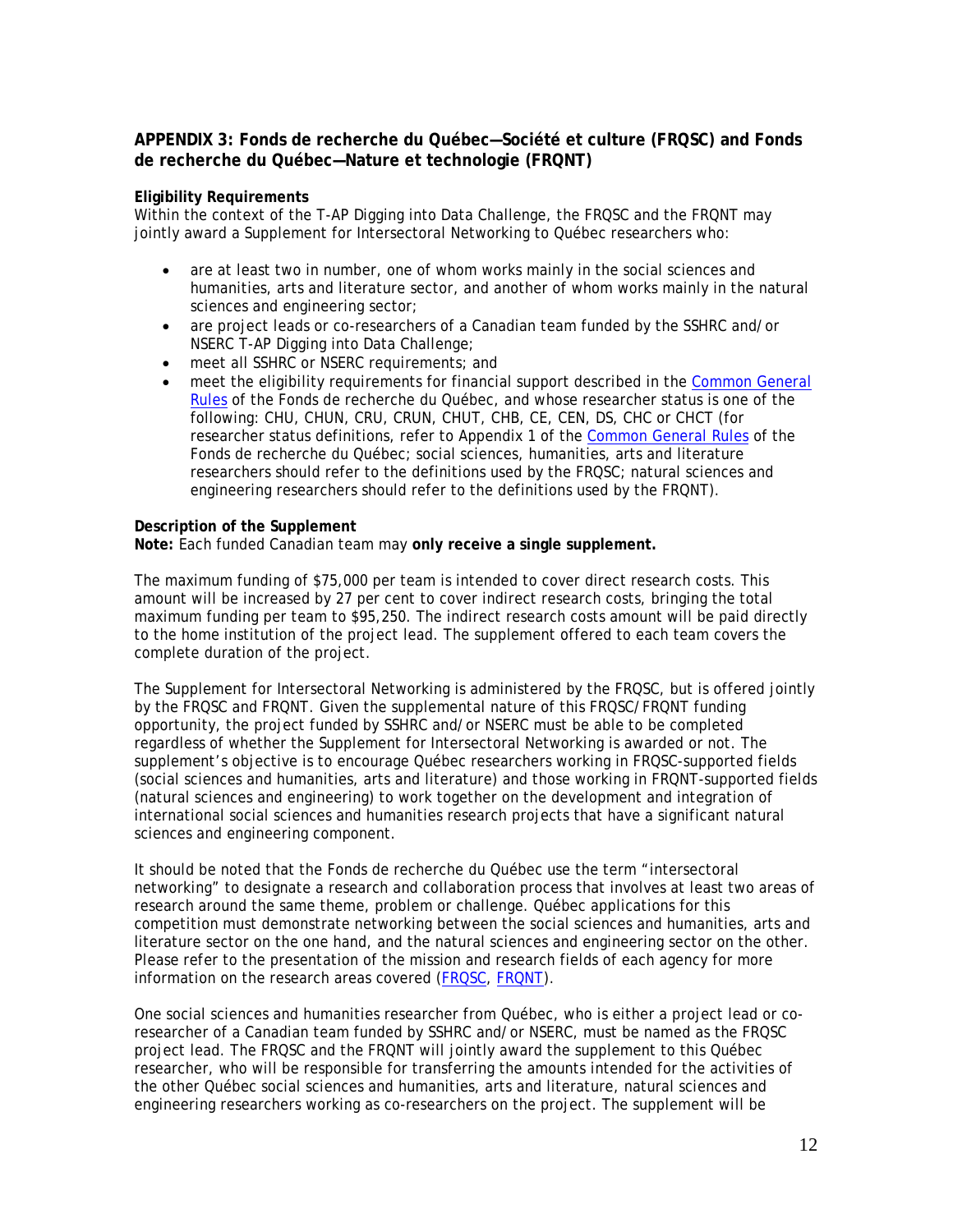awarded on the basis of the budget and justifications submitted by the project lead. The project ranking provided by the T-AP Digging into Data application evaluation committee will be respected and funding will be allocated until the total combined budget of the two agencies has been reached, that being \$400,000 including indirect research costs.

The FRQSC and the FRQNT reserve the prerogative to modify the amounts offered in relation to those requested on the basis of the budget estimates and justification provided and the number of funded projects.

#### **Documents to be Submitted to the FRQSC**

In addition to the documents required for the T-AP Digging into Data Challenge application, Québec researchers applying for the FRQSC/FRQNT supplement must submit the following documents to the FRQSC on or before the T-AP Digging into Data application deadline:

- the signed FRQSC/FRQNT Règles et conditions / Terms and Conditions form, including a list of all co-researchers from Québec (form can be obtained from the FRQSC program officer—contact details provided below);
- the budget form, detailing the amounts requested under the Supplement for Intersectoral Networking and signed by the Québec project lead (budget form available on the [T-AP Digging into Data Challenge website\)](http://diggingintodata.org/);
- accompanying the budget form, a one-page budget justification explaining the need for each budget item, in accordance with FRQSC/FRQNT expense eligibilities as set out in the [Common General Rules](http://www.frqsc.gouv.qc.ca/documents/10191/0/RGC+version+du+30+juin+2014_EN_vf_M.pdf/74cefb46-b592-4efd-a9db-d549aeb6b59c) of the Fonds de recherche du Québec (letter format, minimum margins of 1.5 cm);
- a detailed one-page presentation on the intersectoral networking between researchers from the social sciences and humanities and researchers from the natural sciences and engineering that will be generated by the planned collaboration (letter format, minimum margins of 1.5 cm);
- the signed commitment report(report available via chargé de programmes); and
- a half-page summary of the international research project, **in French**, specifying the contribution of the Québec researchers.

All of these documents must be sent in PDF format to the program officer at the email address provided below.

#### **Rules and Regulations**

All applicants must comply with the [Common General Rules,](http://www.frqsc.gouv.qc.ca/documents/10191/0/RGC+version+du+30+juin+2014_EN_vf_M.pdf/74cefb46-b592-4efd-a9db-d549aeb6b59c) including all aspects related to intellectual property, ethics, and research integrity.

#### **Language of Application**

The documents to be submitted to the FRQSC listed above may be written in either French or English, with the exception of the half-page summary (item VI above), which must be written in French.